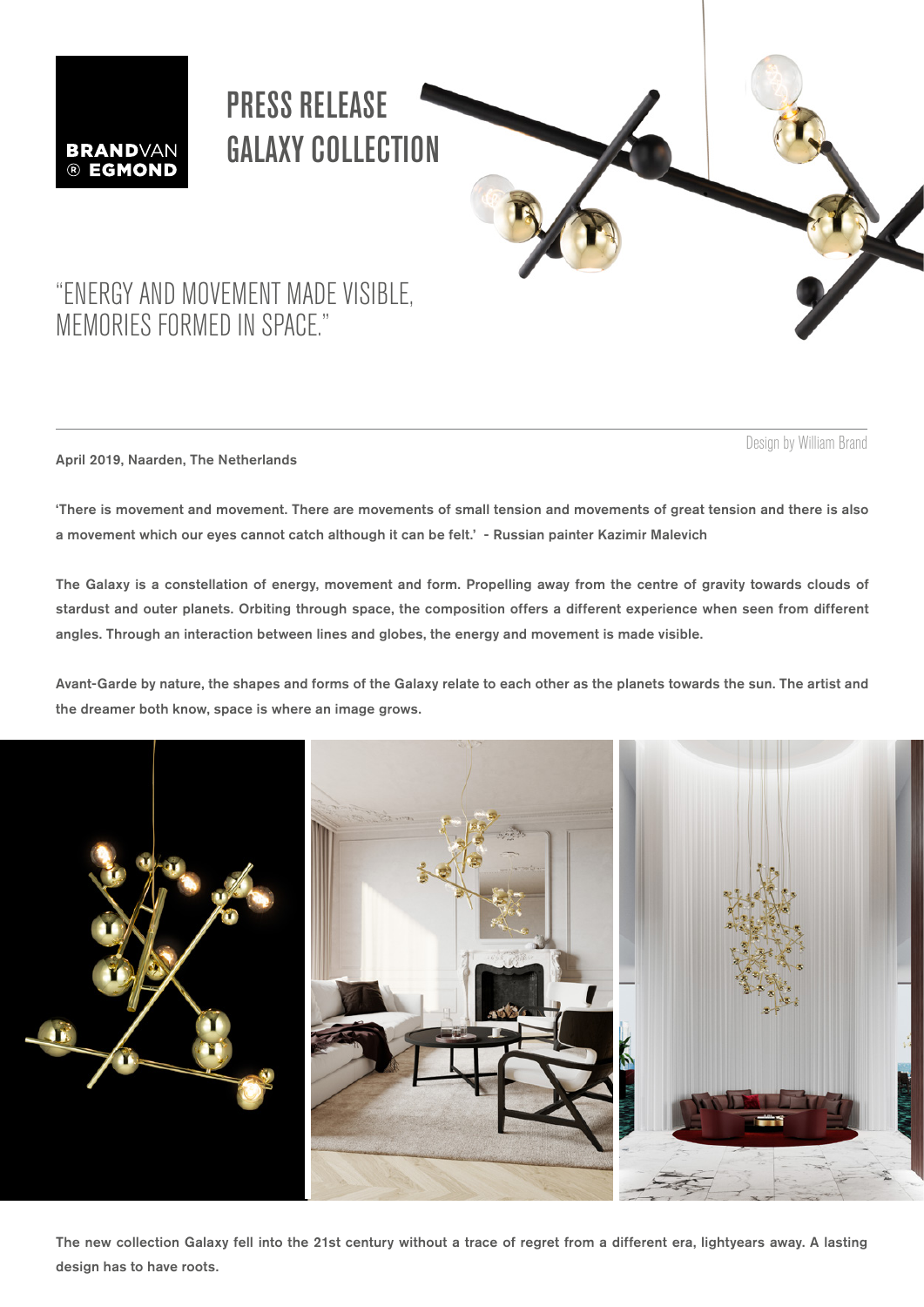

### William Brands comments on his work:

"Geometry is to open up the mind, towards that what has always lain behind the construction of time and space; the illusion that time and space construct. Light is the principal beauty for a space: it determines and expresses simultaneously."





WILLIAM BRAND designer, architect and founder

William was trained as an artist and an architect. He graduated at the Utrecht School of Arts.

As an award-winning furniture designer he for many years designed buildings and interiors for fashion brands, including the headquarters of BRAND VAN EGMOND. His interior designs are always minimalist, in contrast to his lighting designs which have a powerful sculptural presence. He considers his lighting objects the cherry on the cake.

His way of working is quite specific. Immediately after defining the concept he starts working in the workshop like a sculptor; experimenting and crafting while having the object grow in his hands, often with unexpected results. Therefore the journey is just as exciting and important as the destination.